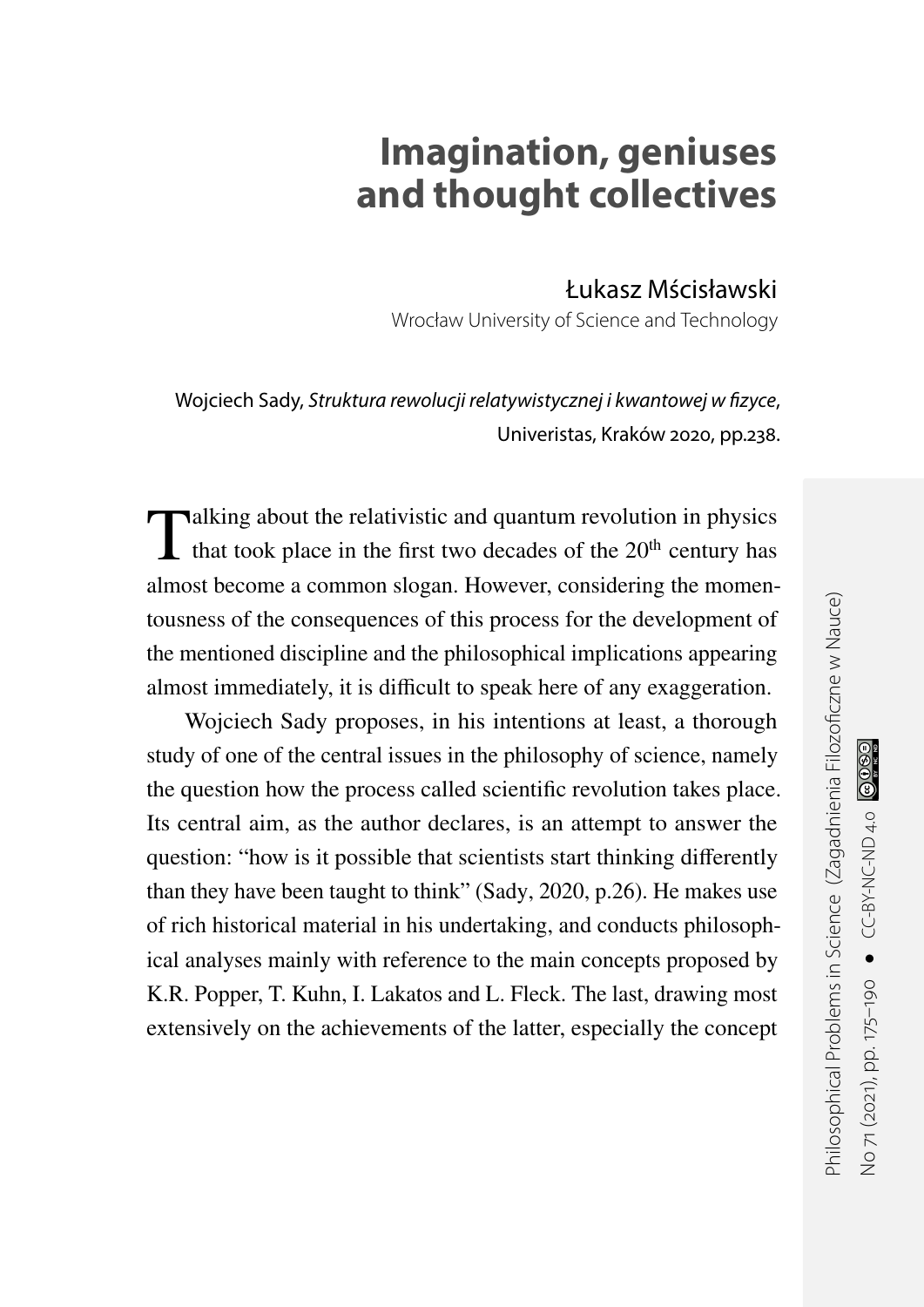of thought collectives, the process of socialisation and sources of new scientific inspiration in thought collectives.<sup>[1](#page-1-0)</sup> In relation to the first two (Popper and Kuhn) there is a far-reaching polemic.

The historical material researched by the Author is impressive and constitutes an undoubted asset of his work. It can be divided into two parts, the first one connected with the formation of the special theory of relativity (chapters 1-4) and the second one in which the process of the formation of quantum mechanics is presented (chapters 5-7). Each stage of the presentation of this rich material is concluded with methodological remarks of the Author, which in his intentions are to convince the reader of the proposed answer to the previously mentioned central question.

A brief and somewhat simplified reconstruction of this answer would be as follows: the source or charge of a potential scientific revolution is the inconsistencies revealed in the juxtaposition of theoretical knowledge of a given period with experimental data. The issues in which these inconsistencies reveal themselves become a field of research for (relatively) young scholars who have not yet been so bound up with the scientific practice of a given community of researchers that they feel obliged to prefer the classical system of established laws to a problematic area. It is they—as Sady suggests, driven by unspecified factors, such as youthful fantasy—who choose this particular area (the anomalous parts of the protected belt) as the basis of their own. Thanks to this they were successful in the given field, which in turn led to systematic research, this time using new theoretical tools (cf. Sady, [2020,](#page-14-0) pp.217–219). The author emphasises here the continuous development of knowledge in a given discipline, which seems to be the main driver of the following more or less revo-

<span id="page-1-0"></span><sup>&</sup>lt;sup>1</sup> These are of course not the only inspirations of W. Sady—the complete list is included in the Introduction (cf. Sady, [2020,](#page-14-0) pp.15–17).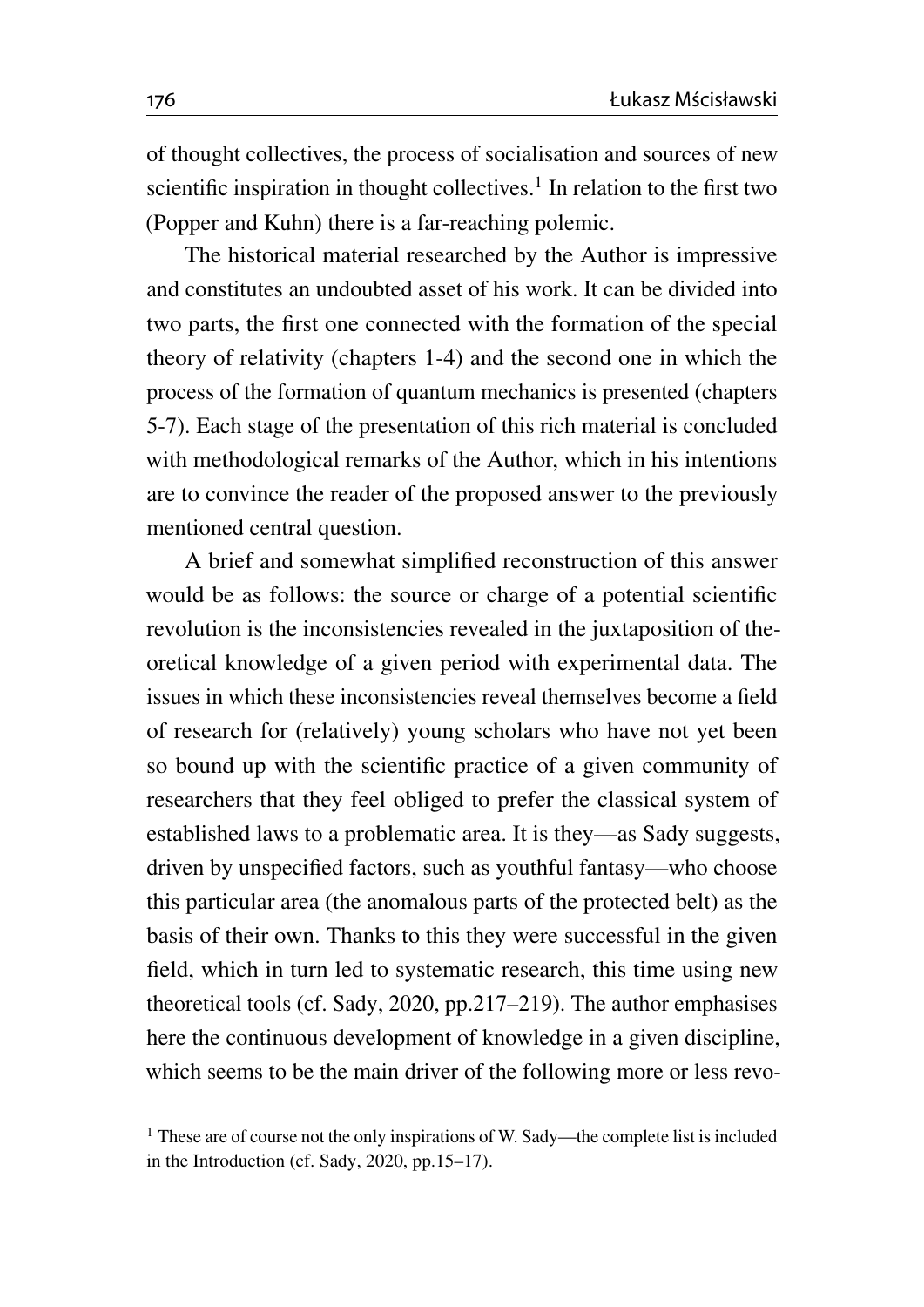lutionary changes. He also tries to deal with two myths: the myth of the role of creative imagination and the myth of genius or, in relation to specific people: geniuses, which does not play an exceptional role in the whole revolutionary process.[2](#page-2-0) The proposal seems attractive and well argued based on the material considered. The question is: Is it really so?

Above all, Wojciech Sady cannot be denied courage when it comes to presenting his own proposal for tackling the issue. Thus it is not another collection of quotations, but an attempt at a genuine search for a solution to the problem. Even if the reader does not share the Author's conclusions, or does not find his argumentation sufficiently convincing, he will undoubtedly have an opportunity to reflect on his own position in relation to the discussed issue of the structure of scientific revolutions. However, several issues arise that should be addressed here. It would be great if they would help the Author to improve the work and perhaps provoke him to write a further sequel.

The first point worth noting concerns the object of Sady's research—that is, how the image of the world and the way of thinking about it among scholars have been radically restructured by the emergence of relativity theory and quantum mechanics. It seems that there is a need for greater precision here. The Cracow philosopher refers to the special theory of relativity and to the old quantum theory.<sup>[3](#page-2-1)</sup> It may seem to be an unnecessary detail, nevertheless it has its far-reaching consequences which will be discussed a little later. It is not clear for what reason the Author completely silent omitted in the relativistic revolution the role of Minkowski, who introduced the concept of

<span id="page-2-0"></span> $2$  Some of his remarks on the role of imagination can be found in (Sady, [2020,](#page-14-0) pp. 31– 34, 71–78), and on the *genius*: (Sady, [2020,](#page-14-0) pp.219–220).

<span id="page-2-1"></span><sup>3</sup> The proper term for the stage described by author is *old quantum theory*. In the Polish literature one can sometimes meet with the term primary quantum theory, cf.  $(Sredniawa, 1981, p.3)$  $(Sredniawa, 1981, p.3)$  $(Sredniawa, 1981, p.3)$ .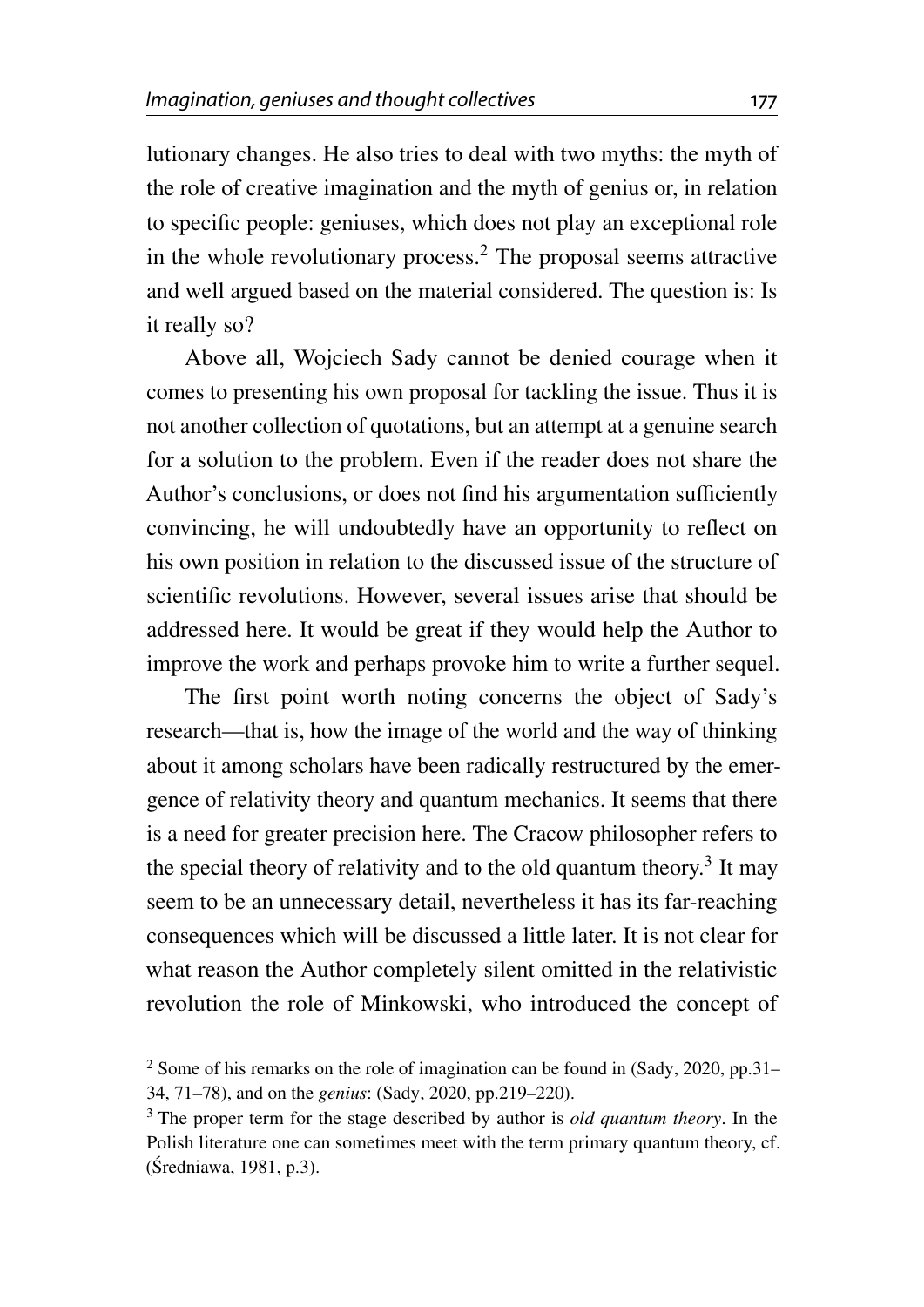space-time. The above mentioned clarification—distinguishing the special relativity from the general relativity is important here for the reason that—what is even more incomprehensible—the Author completely omitted in his considerations the general relativity and, what gives an impression of talking about both theories simultaneously.

He also presented as almost trivial the process of the formation of quantum mechanics as a stabilised theory. To this last point he liter-ally devotes several pages (cf. Sady, [2020,](#page-14-0) pp.203–207).<sup>[4](#page-3-0)</sup> Considering that, when speaking about the revolution connected with quantum mechanics, it is necessary to note that the old quantum theory—to which Sady's analyses actually refer—is in a sense an inherent prelude to it, but precisely: a prelude. This applies both to the effect on the change in the world picture and to the radical change in the relation between the area of reality described by this theory and the means of description—that is, the mathematical formalism. This is a change which is definitely deeper than that between non-relativistic and relativistic models.[5](#page-3-1) It should also be noted here that the term "quantum revolution" most often refers to quantum mechanics as the theory pre-sented by Heisenberg, Pauli, Jordan, Born, Dirac and Schrödinger.<sup>[6](#page-3-2)</sup> The above lack of precision with regard to the subject under discussion is all too evident here, as is the statement that: "the formalism of quantum mechanics was—and to this day remains—one" (cf. Sady, [2020,](#page-14-0) p.207). It is not quite clear what the Author has in mind here, the more so, that among formulations of quantum mechanics one can enumerate (simplifying a bit): a) formulation based on selfaddjoint

<span id="page-3-0"></span><sup>4</sup> The statement that reconstructing the process of the emergence of quantum mechanics would be much more difficult is undoubtedly correct. Unfortunately, it does not weaken the impression of trivialization of this process by the Author (cf. Sady, [2020,](#page-14-0) p.219). <sup>5</sup> In this case, Kopczyński and Trautman speak of a cut to the viewability (cięcie  $pogladowości$  (cf. Kopczyński and Trautman, [1984,](#page-14-1) p.24).

<span id="page-3-2"></span><span id="page-3-1"></span> $6$  A good discussion of this process is the classic work (Jammer, [1966\)](#page-14-2).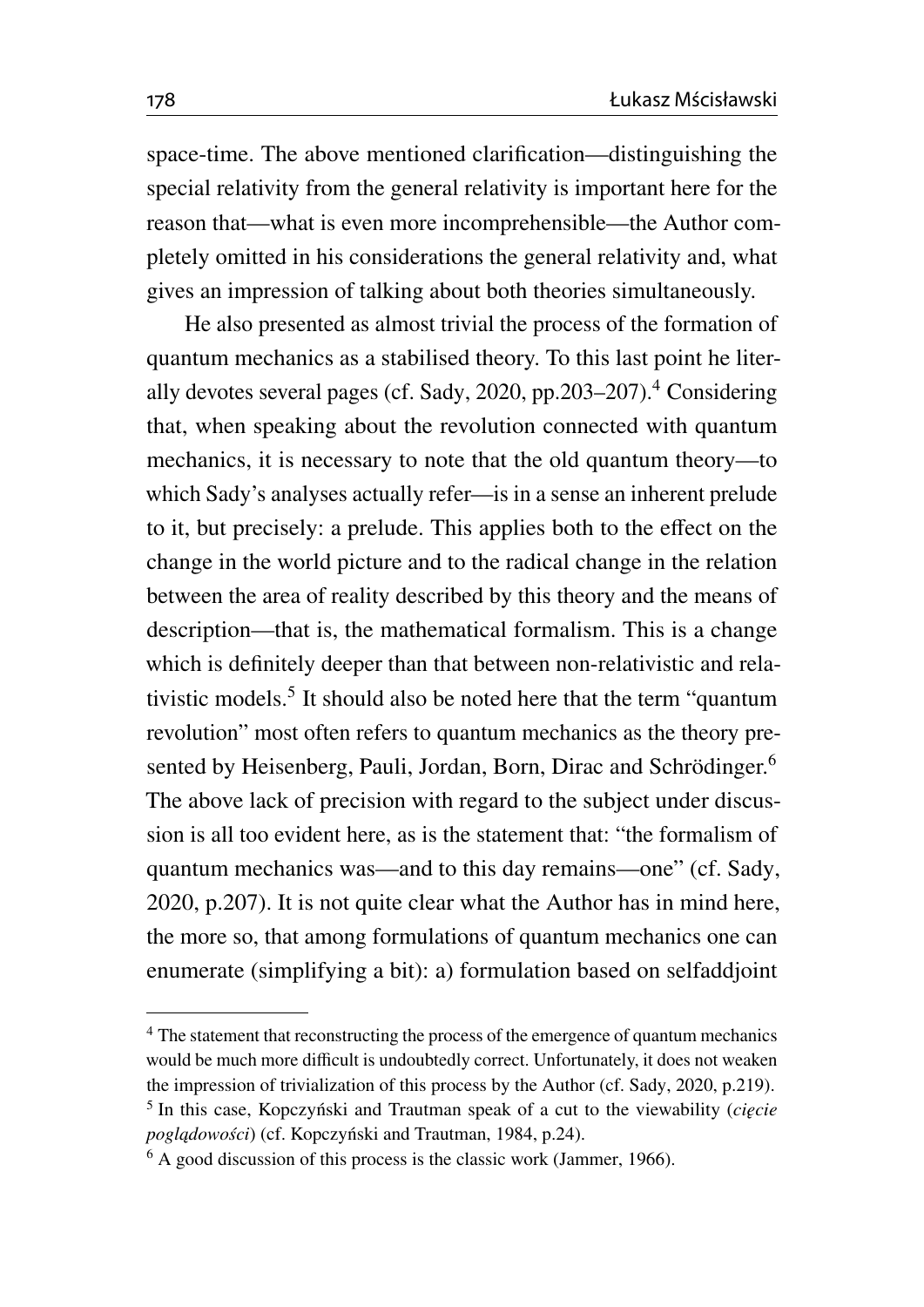operators acting on Hilbert spaces; b) path integral formulation; c)  $C^*$ algebra formalism... One can guess that the standard formulation a) is meant, which most often appears in philosophical discussions—but this statement is missing.

The lack of any mention of the general relativity and a very brief reference to quantum mechanics gives the reader the impression that the author stopped halfway. This is a great pity because, taking into account the history of the emergence of both theories, he could have found a strengthening of some of his theses, especially as far as the role of mathematics in the formation of new physical theories is concerned. He could also possibly correct his other views on the interplay between background knowledge, experimental data, and well understood creative imagination—the topic of which will be touched upon later—taking into account the process of formation of the general theory of relativity. This lack of devoting even a few words to Einstein's theory of gravitation should be considered a serious shortcoming.

The next point relates to another two themes that Sady addresses in his work. Both are closely related, so they will be addressed together. The first thread concerns the role of imagination in the process of formation of scientific theories (here: in physics), while the second thread concerns the role of mathematics in this process. The author states: "it is impossible to be ahead of one's time, to fill the gaps in our knowledge with products of the imagination. In science one should proceed step by step—also, as we shall see below, in revolutionary periods—and each time assert only as much as results from the existing knowledge and the results of experiments" (Sady, [2020,](#page-14-0) p.34). Leaving aside the apodictic-normative character of this statement, it is difficult to disagree with him. It seems, however, that it would be necessary at this point to introduce a certain distinction,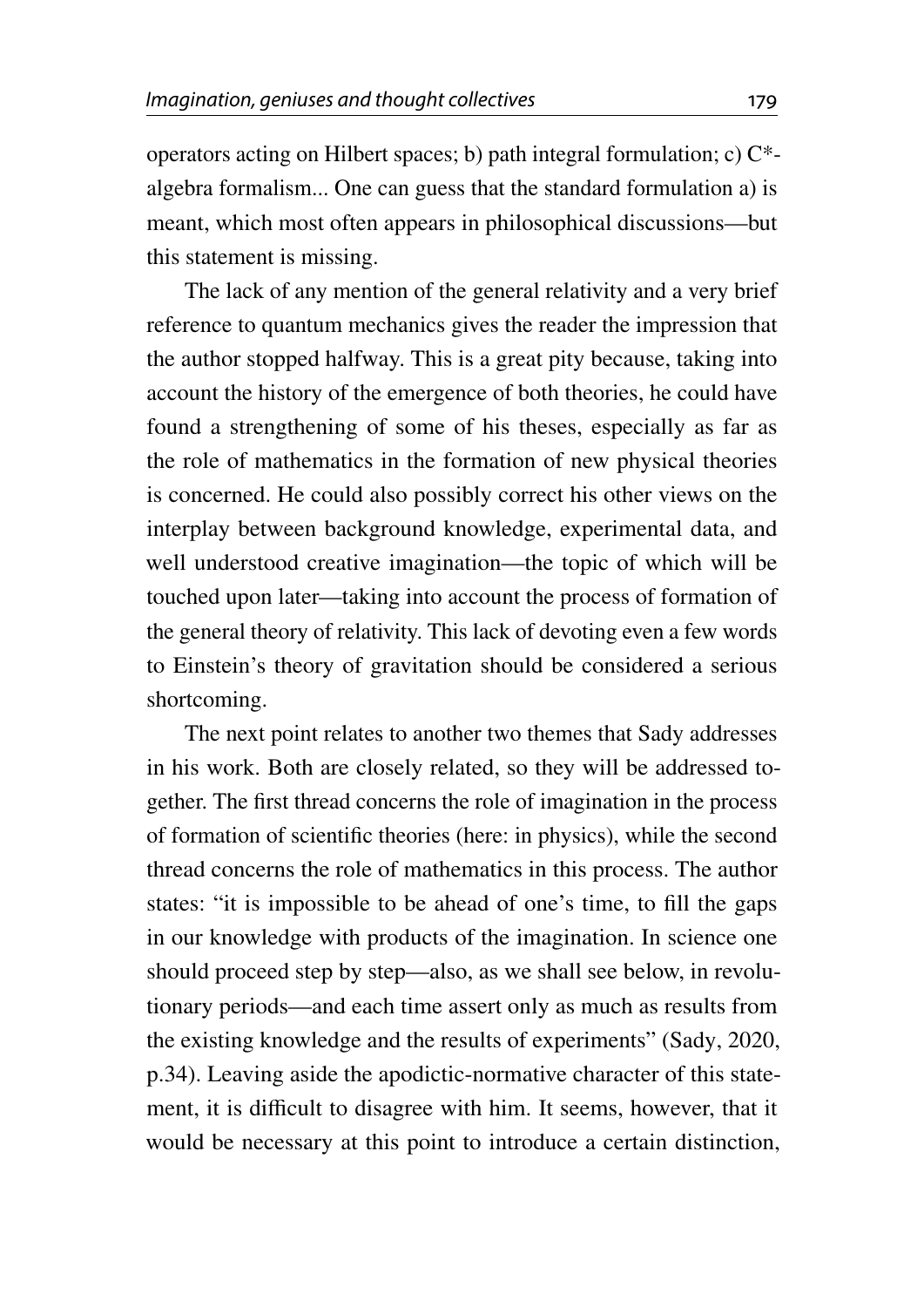which seems to elude the author. For we should distinguish between the free creations of fantasy and specifically understood imagination, which seems to be necessary in practising a given discipline, a kind of intuition or intuition. There is also a question whether by existing knowledge the Author means knowledge available only within a given discipline—in this case physics or also disciplines with which a given discipline is connected (here mathematics would come into play)? Assuming that this is the case, the quoted statement would be highly probable.<sup>[7](#page-5-0)</sup> Creative imagination would then refer to the ability to identify the mathematical structures with which the scientist wishes to describe physical phenomena. As long as the imagination "works in this spirit", it seems that it can be allowed to go to any lengths, but not to fantasise. It seems that S. Kalinowski aptly put it, the point is that imagination should provide a certain idea which organises the whole intellectual effort (Kalinowski, [1916\)](#page-14-3). The circumstance, repeatedly emphasized by Sady, that only adjusting to a rigorous guidance through mathematical structures gave a way out of troublesome situations (e.g. Sady, [2020,](#page-14-0) pp.71–79) is known, and is fully confirmed by the well-known methodological instruction of M. Heller: "Theoretical physicist! When you have other views than your equations (confirmed by the agreement of their predictions with the results of measurements), do not move the equations, change your views!" (Heller, [2011,](#page-14-4) p.113). It is also worth noting here, which in a way also follows from the whole of Sady's book, that the history of physics becomes, as it were, the history of the adaptation of the imagination of physicists to the use of increasingly abstract formal structures. Hence the proposal to distinguish "free fantasising" from imagination that is shaped by mathematics. At this point, however, it is

<span id="page-5-0"></span><sup>&</sup>lt;sup>7</sup> It would be problematic if mathematical structures were created, as it were, on an ongoing basis, thus creating a body of knowledge that did not previously exist.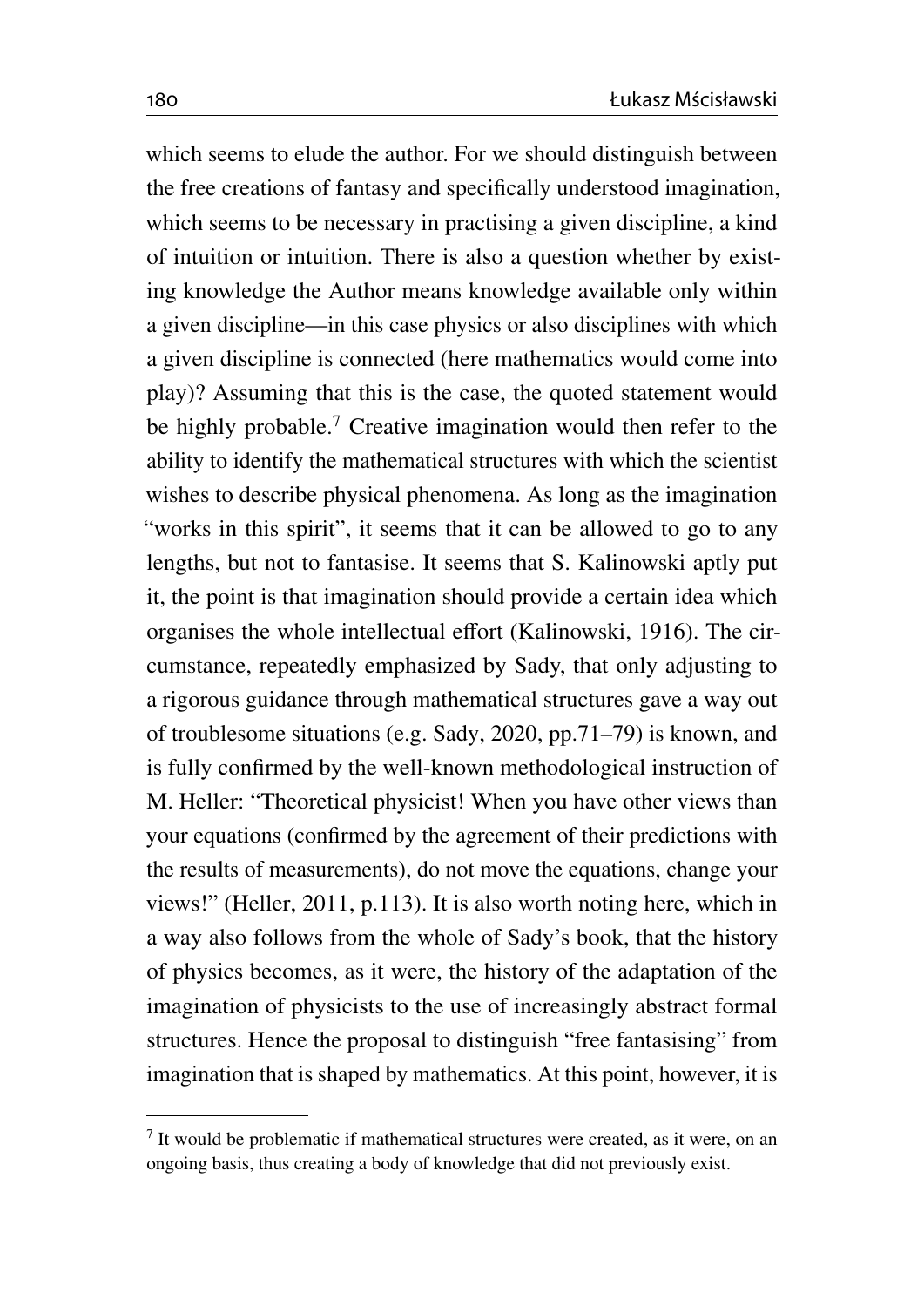worth noting that sometimes the peculiar beauty and elegance of mathematical structures can be deceptive. After all, the physicist creates a physical theory and if a given mathematical structure—regardless of its beauty—does not produce the expected results (predictive or unifying), deducing the next steps with its help may turn out to be a dead end.[8](#page-6-0)

At this point, it seems appropriate to propose another clarification. The author carries out a kind of demythologisation of genius as an individual who, in a way, by creatio ex nihilo, introduces completely new theories and, at the same time, breaks the chains of established, hitherto existing thought patterns (Sady, [2020,](#page-14-0) p.219). Such a naive image of genius is untenable. It seems, however, that the statement that a genius is someone who, in the given state of science, undertook the right research at the right time, equipped with appropriate mathematical abilities, cognitive passion and desire for recognition, requires some reflection (Sady, [2020,](#page-14-0) p.220). It seems that being famous (often also in the media) is one thing and being a genius in a given discipline is another. On the one hand, one cannot disagree with the statement that a genius is someone who undertakes the right research at the right time. It seems, however, that this statement is insufficient, as it requires a more precise definition of what exactly is meant by the term 'proper research' and, moreover, is this the only characteristic of someone considered a genius? In this context, it is worth considering not only which scientists physicists would name as geniuses, but, perhaps above all, what criteria they would use to make this choice.

<span id="page-6-0"></span><sup>8</sup> A classic example here seems to be string theory (Kragh, [2015,](#page-14-5) pp.291–323; cf. also Baggott, [2013;](#page-14-6) or Hossenfelder, [2018\)](#page-14-7). It is otherwise interesting to note that physicists were already aware of the illusory allure of mathematical structures at the beginning of the twentieth century, i.e. in the period covered by the author's publication (cf., e.g. Kalinowski, [1916,](#page-14-3) pp.17–18).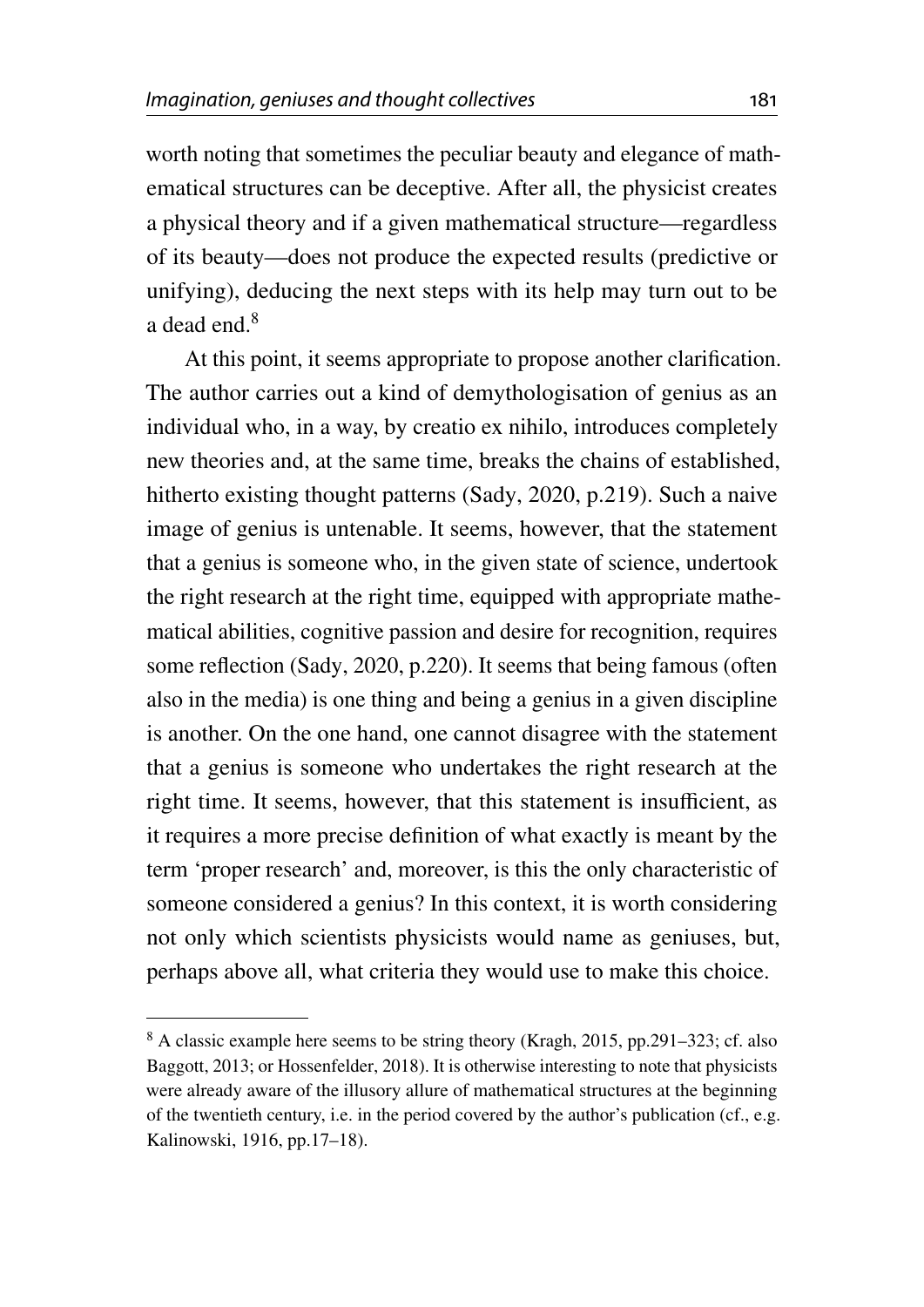How is it that the greatest number of physicists who could be considered geniuses have been identified in this period and not another? This is undoubtedly an interesting research problem—is it just a matter of the fact that not enough time has elapsed yet, and at the same time the amount of work by contemporary physicists is too great to be able to assess their achievements and contributions to science? Or are there other processes at play here? Maybe the point is that in order for there to be a sufficient number of physicists who will be able to point out the right directions of development, there needs to be an adequate quality of the generally understood cultural background, as Staruszkiewicz [\(2001\)](#page-14-8) seems to suggest?

Sady also draws attention to the almost determinant role of the development of knowledge in the field of a given discipline, which undoubtedly diminishes the role of brilliant scientists. He also poses the question: what would have happened if Einstein had not existed (Sady, [2020,](#page-14-0) pp.120–121)? Of course, this question can be extended to other scientists who are commonly regarded as brilliant, or at least those who made a significant contribution to the development of physics (or any other discipline). The answer is probably complex. From the fact that research problems, as a result of the development of physics, are taken up in many places independently (or almost independently), the author seems to derive a conclusion (referring at the same time to the law of large numbers) that in any case the history would unfold in a very similar way (cf. Sady, [2020,](#page-14-0) pp.120–121, 213).

This seems to be a fairly well argued conclusion.<sup>[9](#page-7-0)</sup> Sady notes, however, that we are dealing with the history of physics as it happened, we do not have alternative histories to examine. However, it is worth making an observation here, especially in the context of remarks about

<span id="page-7-0"></span><sup>&</sup>lt;sup>9</sup> It should be noted here that he is not alone; an analogous view seems to be shared by (Szlachic, [2010,](#page-14-9) p.238).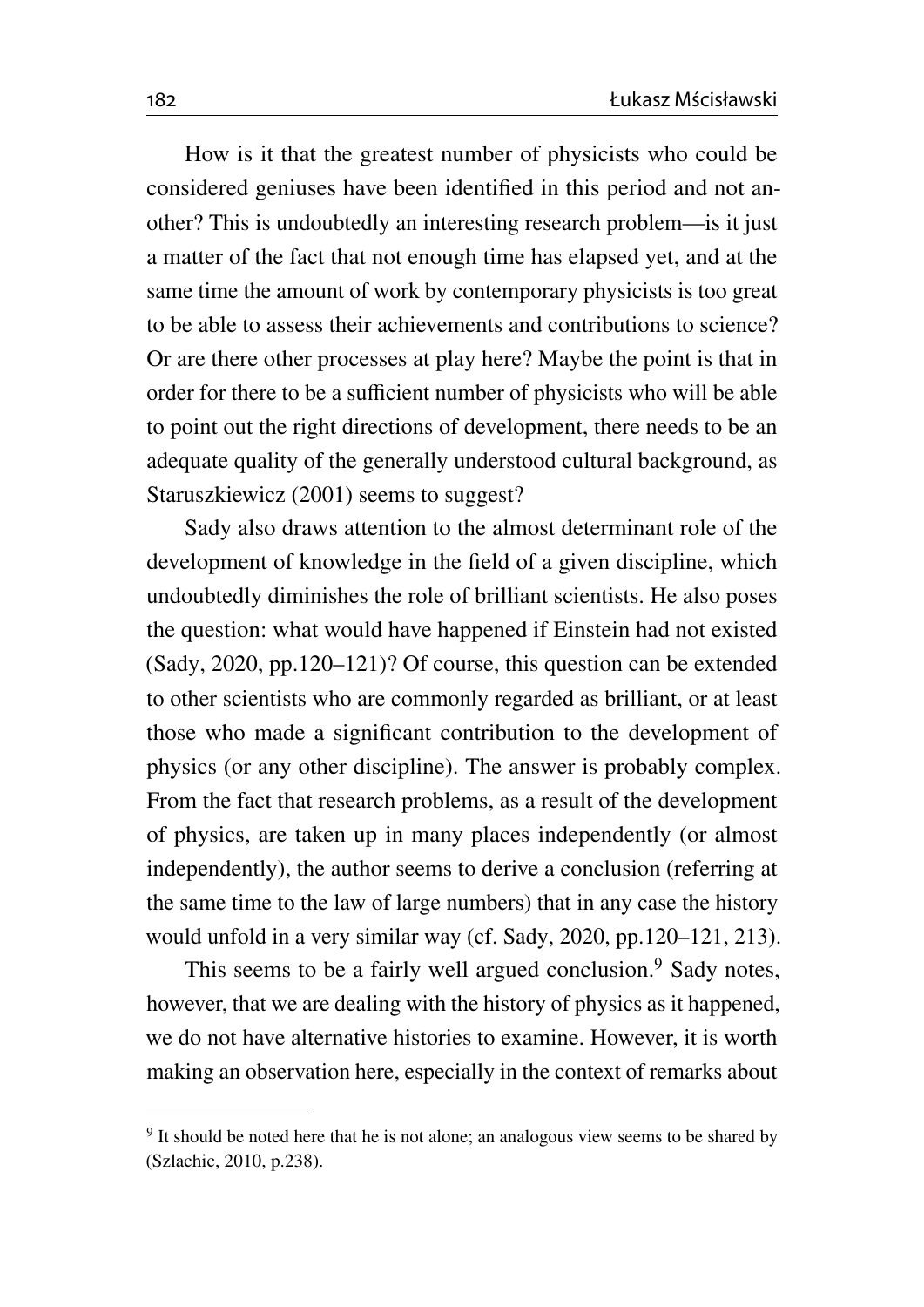the possibility of the appearance of (independently) formally identical solutions to important physical problems.<sup>[10](#page-8-0)</sup> The problem, in physics, is not the appearance of a formal explaining structure. The difficulty lies in the fact that a formal structure still needs a physical interpretation, i.e. an appropriate connection of mathematical expressions with physical (measurable) quantities (cf. Heller, [2006,](#page-14-10) p.109).<sup>[11](#page-8-1)</sup> So it seems that the number of formal solutions, occurring more or less at the same time, is not yet sufficient justification to state something with absolute certainty about a possible alternative history of physics. It seems that far-reaching caution is needed here, even if one gets the irresistible impression of the necessity of a high convergence of such alternative histories. In this context, the occurrence of a kind of "determinism of development of knowledge" seems almost apodictically suggested by the Author almost from the first pages of the book (cf. Sady, [2020,](#page-14-0) p.26). Such a situation is controversial though the main idea of continous development of science does not seem to raise any major objections. The more so, as both the role of continuous development of knowledge, without Kuhn's revolutions, but with qualitative changes, is known, as exemplified by K. Szlachcic's analysis of P. Duhem's works (Szlachic, [2010,](#page-14-9) pp.235–240).<sup>[12](#page-8-2)</sup> The lack of any mention of the French physicist's views in this respect is puzzling to say the least, all the more so because an analogous

<span id="page-8-0"></span><sup>&</sup>lt;sup>10</sup> This type of situation can be traced back to the history of Einstein's publication of the special theory of relativity, when an analogous proposal was also made by Poincaré.

<span id="page-8-1"></span><sup>&</sup>lt;sup>11</sup> This, at least indirectly, is also the issue of seeing someone as a genius, at least in physics. The right research work at the right time alone is not enough here—unless research work is understood very broadly. At least a few words of comment from Sady would be needed here.

<span id="page-8-2"></span><sup>&</sup>lt;sup>12</sup> Interestingly, Szlachcic's work also contains an interesting juxtaposition of some of Sady's theses, especially about scholars not making hypotheses, which were also found in Sady's work under discussion.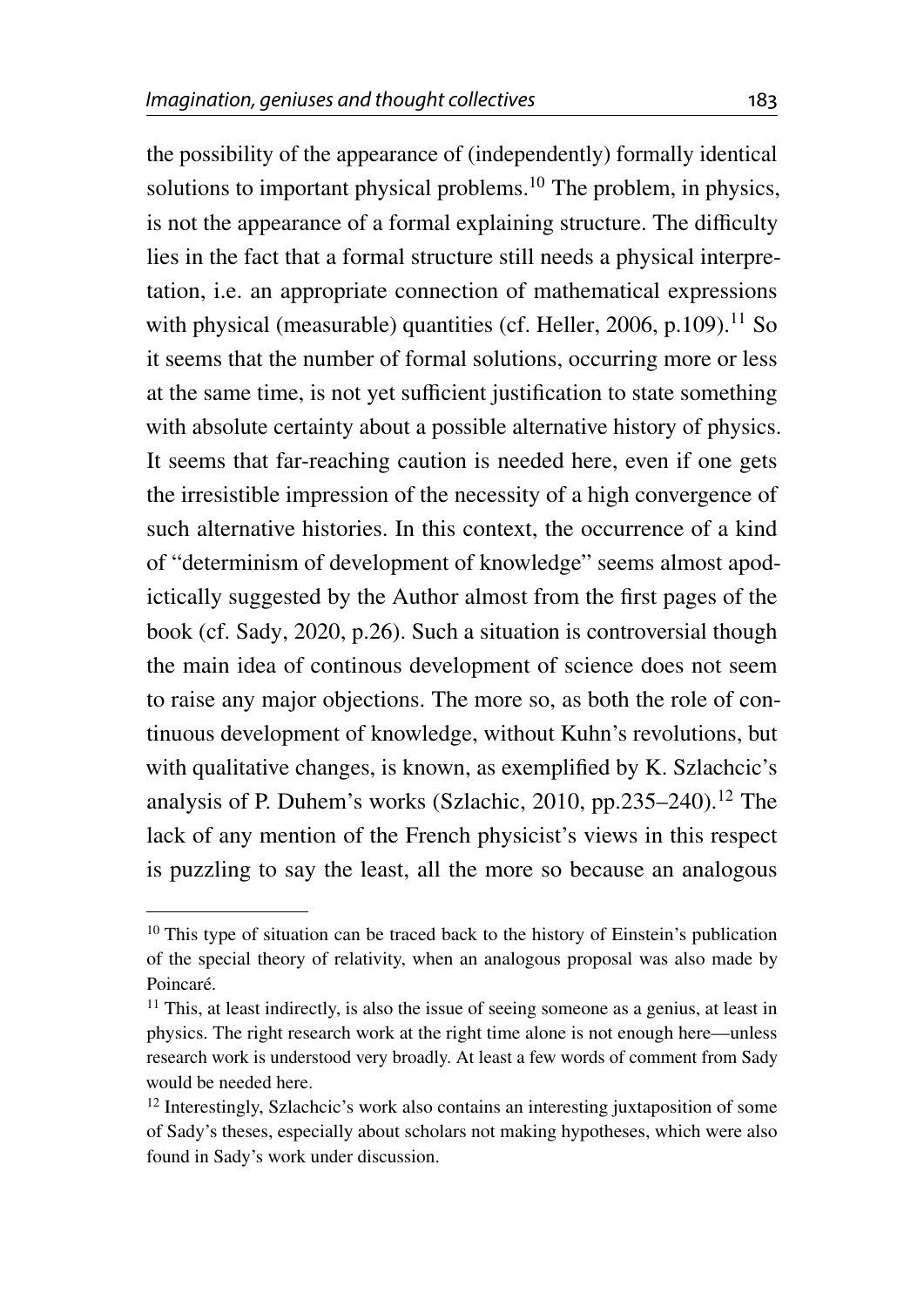approach, i.e. taking into account the continuity of the development of physics—thus emphasising the role of intermediate states between great discoveries—is the method used by the Author himself, who at the same time sees Kuhn's fundamental error precisely in the neglect of such an approach (cf. Sady, [2020,](#page-14-0) p.[13](#page-9-0)).<sup>13</sup>

Somewhat problematic, not clearly explained and, it seems, not justified at all here is Sady's linking of the quality of scientific development with liberal democracy. One can easily see that two problems arise here. The first one is clear contradiction in theses posed by Sady. From one hand, there is a kind of determinism of knowldege development, which is so fiercy defended by Sady and which seems to represent an internalist approach to issue of this developement. On the other hand however, Sady puts forward the thesis which refers to purely externalist approach to development of knowledge and – in the way it has been presented – is of doubtful justification. The second problem is a certain difficulty in comprehending author's reasoning, because he does not explains what exactly he means when referring to liberal democratic system, while statements about its beneficial influence seem to be of an apodictic nature<sup>[14](#page-9-1)</sup> (cf. Sady, [2020,](#page-14-0) pp.20– 21). Such way of their expression suggests also great importance of these statements however, this importance—particularly in context of difficulty mentioned—is nowhere explained. It is also completely unclear what would be meant by the statement that the attitude of scholars to the scientific environment is liberal-democratic (Sady, [2020,](#page-14-0) p.20). At the very least, the praise of liberal democracy in the context of the work described is questionable, especially since none

<span id="page-9-0"></span><sup>&</sup>lt;sup>13</sup> In an era of an enormous amount of literature in the philosophy of science, it is almost impossible to take into account all the positions on a given issue. Nevertheless, in aforementioned context, it would be appropriate to mention at least a few Polish works on analogous issues, such as (Kokowski, [1993\)](#page-14-11).

<span id="page-9-1"></span><sup>&</sup>lt;sup>14</sup> This term however, would require an explanation.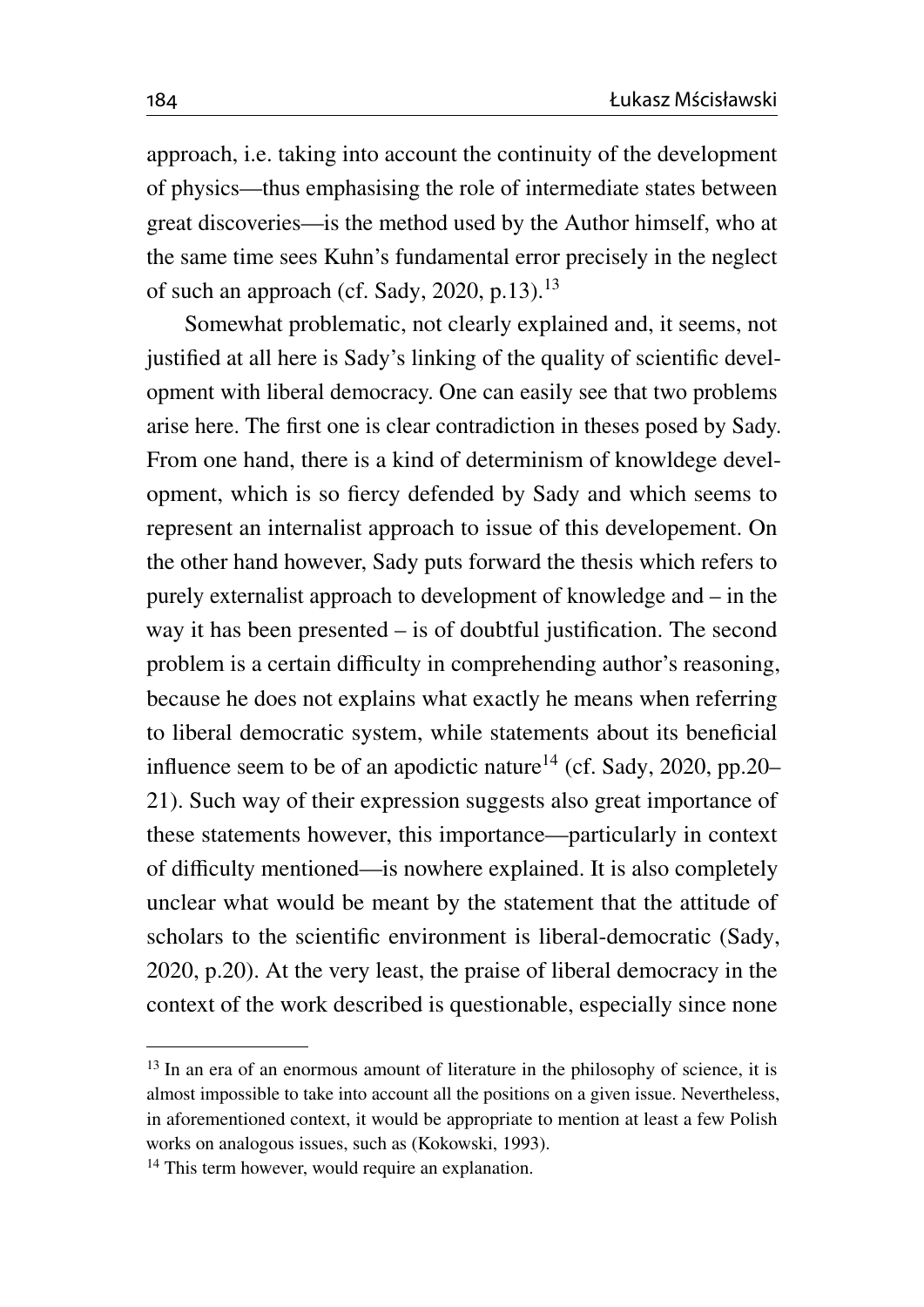of the discoveries described, nor any of the scholars referred to in the book, produced under such conditions. To say that it is no coincidence that the appearance of Newton's Principia and Lock's Second Treatise on Government (Sady, [2020,](#page-14-0) p.21), does not seem to be a good argument in favour of liberal democracy as the optimal environment for the development of science, since this was precisely not the social system that prevailed in the late  $17<sup>th</sup>$  century in the British Kingdom. Similarly, one can question this thesis in the case of Planck, Einstein or Bohr (the social system in which they functioned). One can agree, however, that a certain intellectual freedom and a certain well-being of a given community (society, state) are necessary for the state of discipline to undergo a fundamental change, by analogy with, for example, the history of philosophy and science in Ancient Greece.<sup>[15](#page-10-0)</sup> Perhaps, then, what is at stake is not so much this particular social system as the creation of a certain quality of culture or environment, within which scholars live and work?

A similar impression is given by the rather vague, yet strong statements made about social relations and the impact (positive or negative) that these relations have on the functioning of scientists significant for the development of physics. It is rather disingenuous to juxtapose Nazism and attachment to the homeland, as Sady does in the case of Lenard (Sady, [2020,](#page-14-0) p.154). However, the two attitudes are not the same. Similarly puzzling is the statement that: "the progress of the sciences is fostered by systems of liberal democracy and a sense of being a citizen of the world rather than of a small or large homeland" (Sady, [2020,](#page-14-0) p.154). This is an example of, on the one hand, an apologia for liberal democracy (already mentioned above) and, on the

<span id="page-10-0"></span><sup>&</sup>lt;sup>15</sup> Interesting insights on the link between the division of labour and the possibility of developing pure science and technical applications in Ancient Greece are provided by (Russo, [2004,](#page-14-12) pp.185-202.).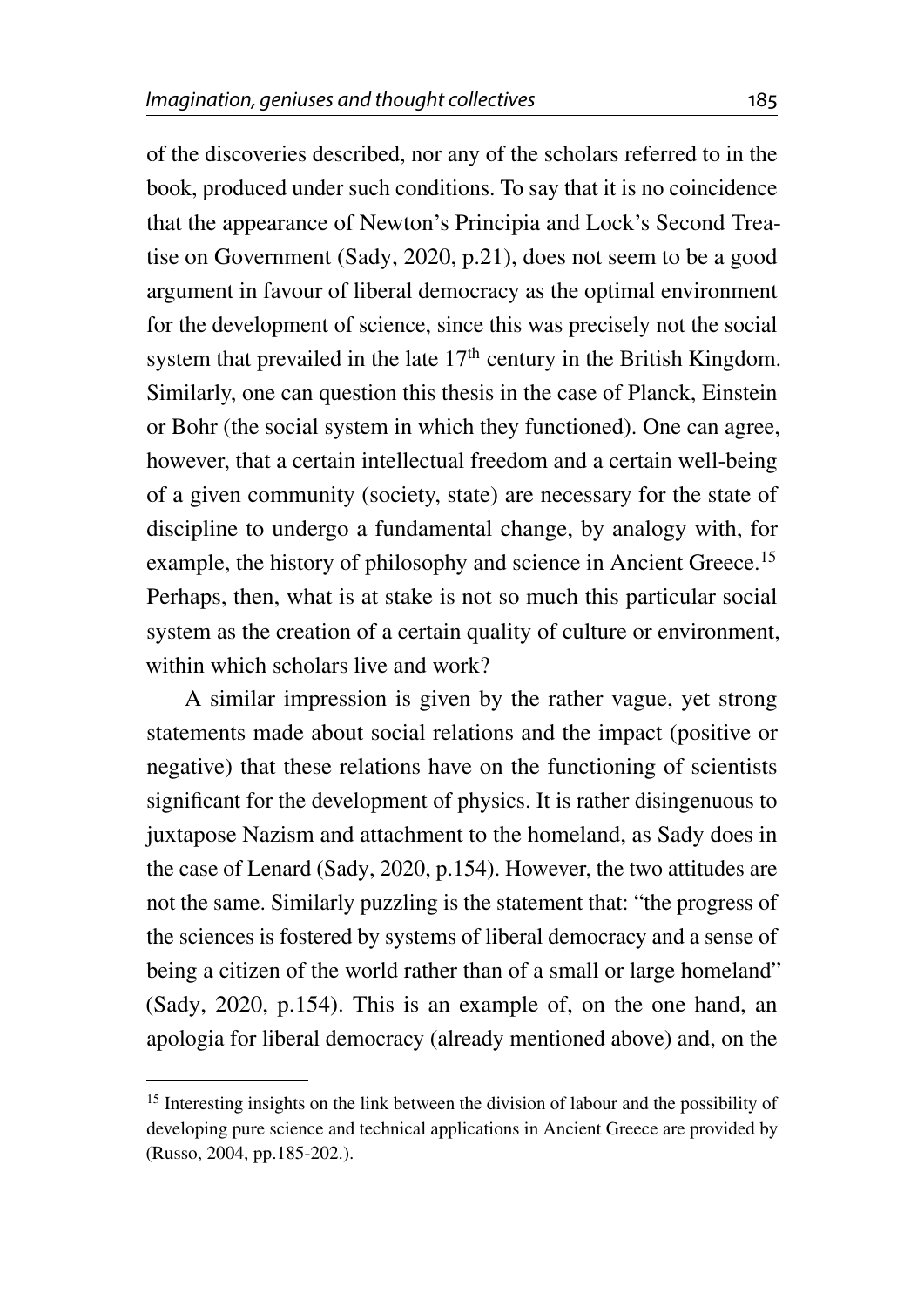other hand, a statement that is at best only partially true. To what extent the sense of being a citizen of the world influenced Einstein's pursuit of science—the flagship example in Sady's work [\(2020,](#page-14-0) p.117)—at best, should be regarded as very vague.[16](#page-11-0) However, these Sady's theses seem completely inapplicable to other greats of physics, namely Bohr and, especially, Heisenberg.

It also seems that the rather apodictic nature of some of Sady's statements somewhat obscures the presentation of certain issues in history of science. A good example is the passage in which the Author reconstructs the way in which Coulomb arrived at the dependence of the value of the electrostatic force on the distance between charges and their values. He first notes that we are unable to reconstruct the exact course of Coulomb's thought. The reconstruction of the whole reasoning does not seem to raise any objections, and the Author leads the Reader to the conclusion that Coulomb's reasoning was essentially deductive. He states at the same time that the thesis about the underdetermination of the theory by data does not apply here, and if it did—then it could be rejected on the basis of what was imposed on Coulomb (Sady, [2020,](#page-14-0) pp.32–33). The defence of the thesis of undetermination of scientific theory by evidence may, however, as the author remarks, be justified here by the fact that through any set of points any number of curves may be drawn. Hence the question why Coulomb chose the relation inversely proportional to the square

<span id="page-11-0"></span><sup>&</sup>lt;sup>16</sup> It is true that, how Pais put it, giving up the German citizenship in 1895, moving to Italy and entering freer life and independent work transformed Einstein positively. It is also however, true that on February 21, 1901 he was granted the Swiss citizenship and for the rest of his life he remained a citizen of Switzerland. It is the point which makes that statement of importance influence of being citizen of the world had great on his scientific work seems to be, at best, unconvincing. Seeing Einstein's genius in being revolutionary rebel resisitng authority and free-minded, as Sady seems suget, is also unjustified (cf. Pais, [2005,](#page-14-13) pp.38–45).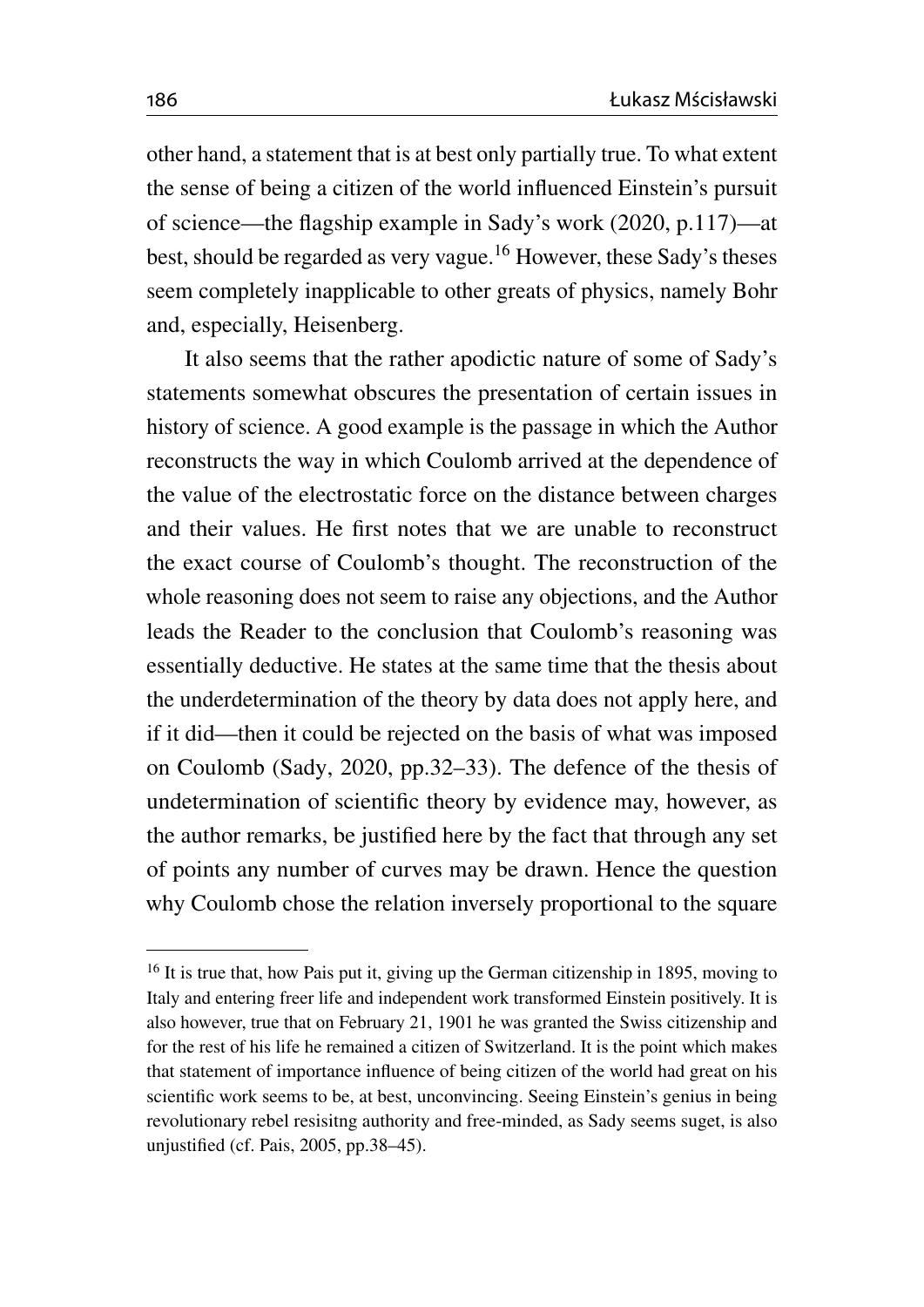of the distance? Sady's answer is as follows: he chose the simplest curve (Sady, [2020,](#page-14-0) pp.32–33). A difficulty arises here, because if it is a choice, then an objection arises as to the deductive character of the whole reasoning. What is missing here is a more subtle reconstruction of the connection between the formal element and the experimental data gathered by Coulomb. A side issue is the Author's assertion that according to Poincaré the criterion here would be beauty, and according to him simplicity (the simplest curve). The problem is that one of Poincaré's criteria for choosing appropriate formal structures is, in addition to beauty, also simplicity.

It also seems that one of the central determinants of scientificity, which for Sady is the systematic nature of research, especially in the experimental field, should be more carefully discussed. On the one hand, it is difficult to deny that this feature is important for scientific research. However, the question arises as to how important it is, the more so that—unfortunately neglected—processes within the framework of which both the general relativity theory of relativity and quantum mechanics were formed could significantly weaken such a strong emphasis on this very category.

All the above observations by no means undermine the initial observation that Sady's book is certainly worth recommending and constitutes an interesting proposal for a look at scientific revolutions. As far as the historical layer is concerned, it remains to be wished that other presentations of issues from the history of physics will be equally interesting.

It is also obvious that it is impossible to include everything in any work—all the more so as the amount of literature produced every day is staggering, and its search and study has long outstripped one man's ability. It is therefore not surprising that the author did not manage to include everything.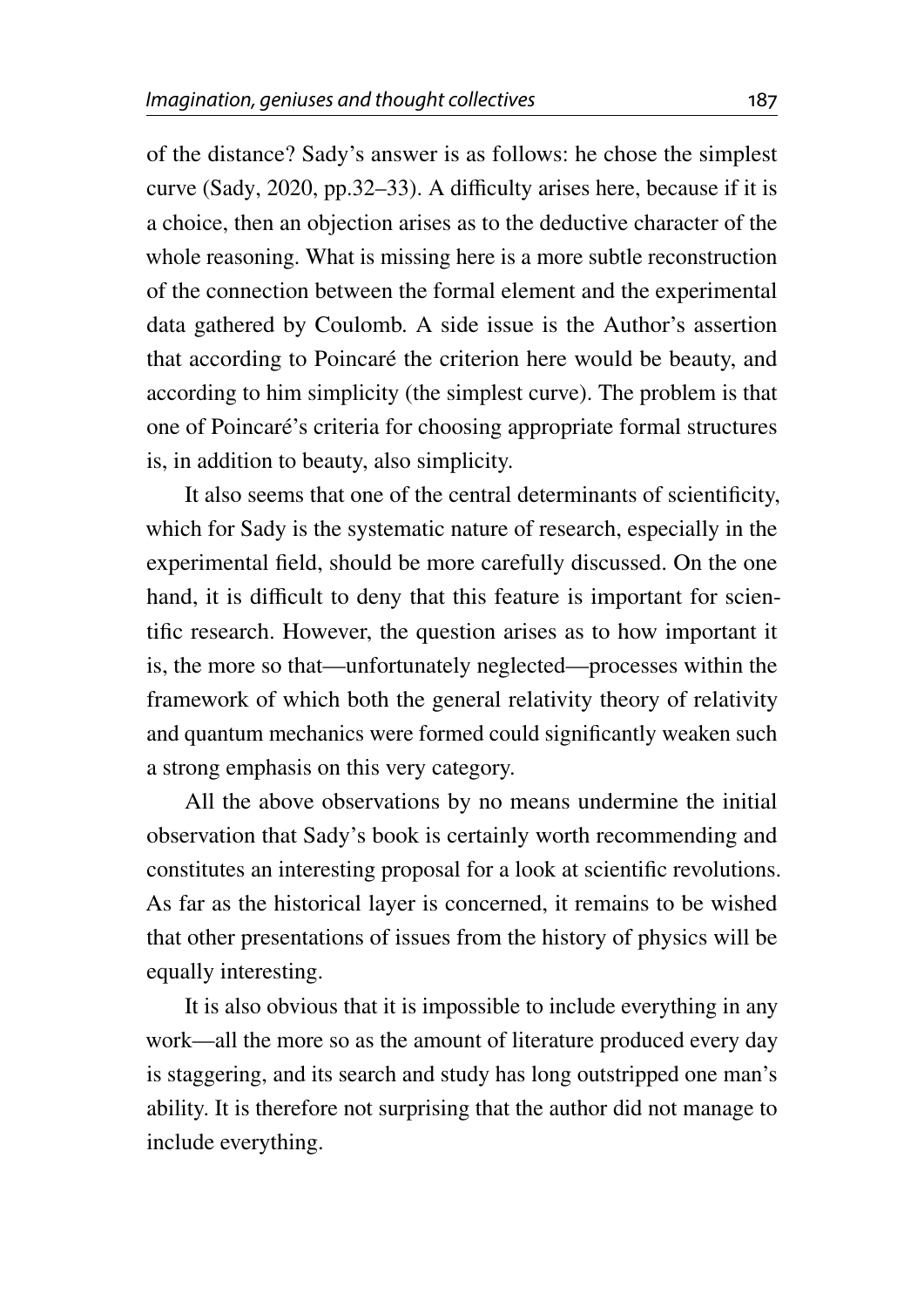As far as the philosophical, historical and physical content is concerned—if the Author had wished to discuss it earlier within the framework of some interdisciplinary seminar, it would undoubtedly have been a much better position. One should, however, take into account the fact that its volume would probably have increased considerably. Therefore, it remains to wait for the second edition of the work and—if it turns out to be possible—for the second part devoted to the general relativity and quantum mechanics.

The reader will undoubtedly enjoy a very inspiring position, forcing her or him to rethink her or his own views on the issues raised.

Abstract

In his book Wojciech Sady attempts to reconstruct the structure of the fundamental transformations that can be described as the relativistic and quantum revolution. Referring to rich historical material and Ludwik Fleck's reflections on the development of scientific knowledge, the author tries to explain how it is possible that "scientists began to think differently than they had been taught." Sady's work, although not devoid of somewhat weaker points, is a brave and thought-provoking attempt to propose his own explanation of the mechanisms of the aforementioned transformations.

## Keywords

scientific revolution, old quantum theory, special relativity, thought collective, physics, philosophy of science.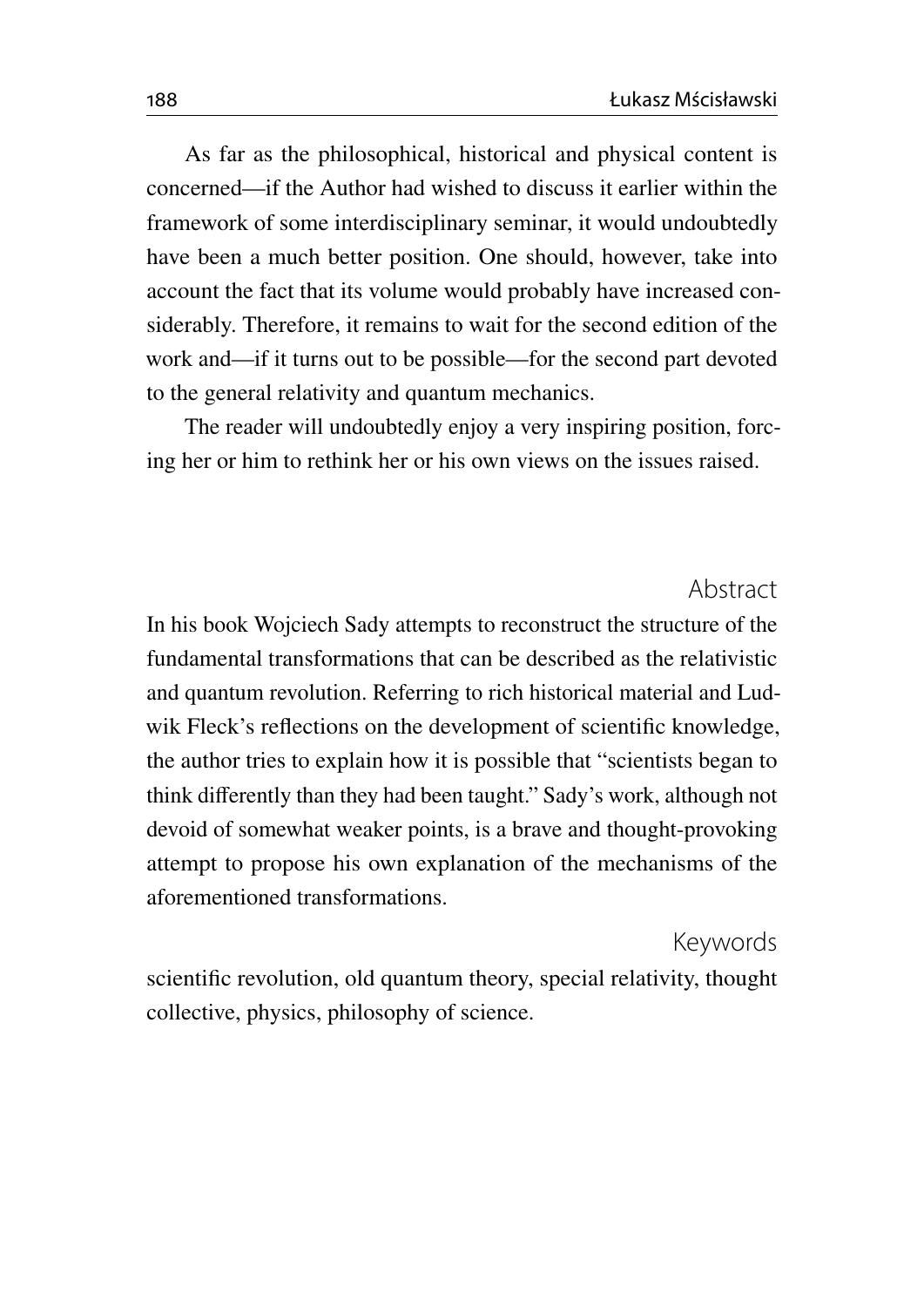## **Bibliography**

- <span id="page-14-6"></span>Baggott, J.E., 2013. *Farewell to Reality: How Fairytale Physics Betrays the Search for Scientific Truth*. London: Constable.
- <span id="page-14-10"></span>Heller, M., 2006. Einstein, Wszechświat i my. Postępy Fizyki, 57(3), pp.108– 113.
- <span id="page-14-4"></span>Heller, M., 2011. *Podglądanie wszechświata*. Wyd. 2. Kraków: Społeczny Instytut Wydawniczy Znak.
- <span id="page-14-7"></span>Hossenfelder, S., 2018. *Lost in Math: How Beauty Leads Physics Astray*. 1st ed. New York: Basic Books.
- <span id="page-14-2"></span>Jammer, M., 1966. *The conceptual development of quantum mechanics*, *International series in pure and applied physics*. New York – London: McGraw-Hill.
- <span id="page-14-3"></span>Kalinowski, S., 1916. Nauka a fantazja. Przegląd Naukowy i Pedagogiczny, 1(1), pp.15–28.
- <span id="page-14-11"></span>Kokowski, M., 1993. Próba uniknięcia podstawowego błędu filozofii fizyki Kuhna. *Philosophical Problems in Science (Zagadnienia Filozoficzne w Nauce)*, 15, pp.77–98.
- <span id="page-14-1"></span>Kopczyński, W. and Trautman, A., 1984. Czasoprzestrzeń i grawitacja. Warszawa: Państwowe Wydawnictwo Naukowe.
- <span id="page-14-5"></span>Kragh, H., 2015. *Higher Speculations: Grand Theories and Failed Revolutions in Physics and Cosmology*. Oxford: Oxford University Press.
- <span id="page-14-13"></span>Pais, A., 2005. *"Subtle is the Lord": the science and the life of Albert Einstein*. Oxford: Oxford University Press.
- <span id="page-14-12"></span>Russo, L., 2004. *The Forgotten Revolution: How Science Was Born in 300 BC and Why It Had to Be Reborn*. Berlin: Springer.
- <span id="page-14-0"></span>Sady, W., 2020. *Struktura rewolucji relatywistycznej i kwantowej w fizyce*. Kraków: Towarzystwo Autorów i Wydawców Prac Naukowych Universitas.
- <span id="page-14-8"></span>Staruszkiewicz, A., 2001. Współczesny stan fizyki teoretycznej poważnym zagrożeniem cywilizacyjnym. *Foton*, 74, pp.4–6.
- <span id="page-14-9"></span>Szlachic, K., 2010. Czy istnieje trzecia droga? Między racjonalnymi a socjologicznymi rekonstrukcjami rozwoju wiedzy. *Annales Univeristatis Mariae Curie-Skłodowska*, 35, pp.223–249.